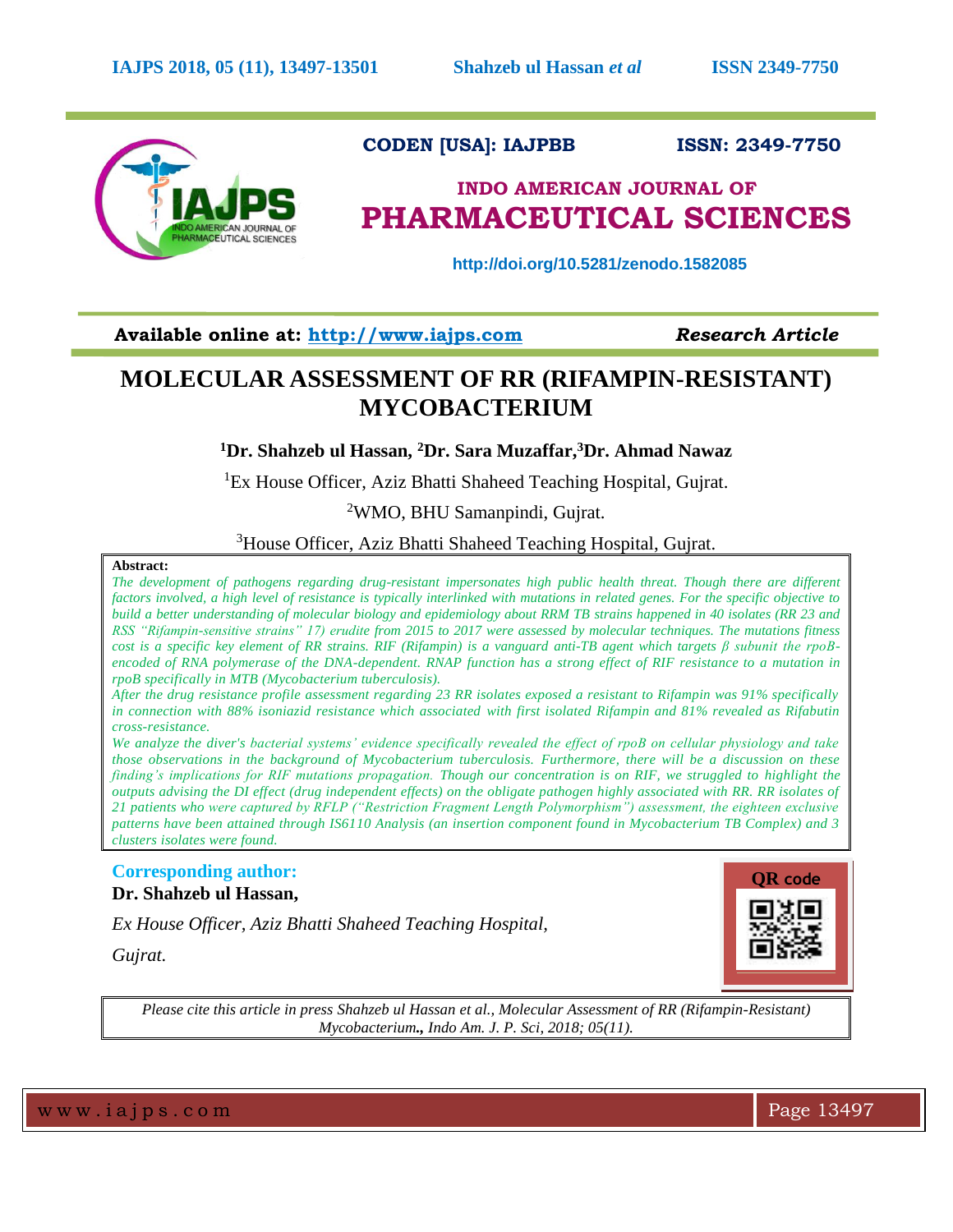#### **INTRODUCTION:**

The general drug resistance causes in Mycobacterium tuberculosis are insufficient noncompliance and chemotherapeutic regimens. Generally in the US and the UK MDR strains of Mycobacterium tuberculosis have been liable for institutional eruptions largely and more than 80% in clinical cases, people suffered from HIV (human immunodeficiency virus). It is bluntly clear that in the condition MDR M infections are frequently linked with mortality rates and even deaths (Ahorlu and Bonsu, 2013).

We are going to present 23 RRM TB (Rifampin-Resistant Mycobacterium Tuberculosis) results having strains and isolated in the time period of 2015 to 2017. Rifampin is highly effective antibiotic which may use in the treatment of Mycobacterium tuberculosis, accordingly the efficiency of chemotherapy may also decline with there was infections which caused by the strains of Mycobacterium tuberculosis which are Rifampin Resistant. This study has strong objectives such as:

- Evaluate of genetic polymorphisms
- Assess the isolation *rpo*B gene, specifically linked with RR
- Drug resistance profiles evaluation
- RR isolations patient's demographics (Alli et al., 2017)

### **METHODS:**

#### *Samples of Bacteria*

Mycobacterium Tuberculosis samples have been collected through clinical isolates of 40 patients. Rifampin susceptibility was the base while selecting all isolates and it was determined through specific reference laboratories. Twenty-three out of 40 RR isolates selected for mycobacterial reference laboratories which 17 RSMTB isolates were designated as the control. 19 patients out of 23 RRMTB (Rifampin-Resistant Mycobacterium Tuberculosis) selected for this specific study was erudite within the year 2015 to 2017. The E-Test (fabricated by bioMerieux) a specific manual vitro diagnostic device for the determination of MIC, a particular bacterium strain susceptible to the function of a particular antimicrobial) was utilized for Rifampin MICs of Mycobacterium Tuberculosis isolates selected (Alli et al., 2017).

*Sequencing of DNA and Computer Analysis* PCR products sequencing was functioned through *"The Sequenase -* Version 2.0 a Kit of DNA Sequencing features Polymerase, it is standard for High-Quality DNA sequencing manually". Both strands of DNA were sequenced in 10% dimethyl sulfoxide presence with oligonucleotide TR8 primer. Computer software was used (Molecular Analyst) to save images and assessed with Gelcompar Software. The normalization patterns of RFLP ("Restriction Fragment Length Polymorphism" is DNA sequence difference which may be detected by the existence of different lengths fragments after DNA digestion samples with specific endonucleases) were conducted through *Eco*RI-*Hind*III, which particularly used as external size marker. Accordingly, banding patterns were particularly compared with Gelcompar Software version 6.6.11 by the method of the arithmetic mean clustering and were proved visually. Similarity coefficient was set at  $\geq 75\%$  for strains similarity (Behdani et al., 2017).

#### **RESULTS:**

### *Initial Outputs*

- *Rifampin MICs and the Etest were engaged to regulate the MICs of Rifampin for 20 patients isolates Rifampin-Resistant Mycobacterium Tuberculosis.*
- *Mycobacterium Tuberculosis isolated test, for 2 patients' MICs (about isolates R1 and R9) was 22 μg/ml and for 18 MICc were ≥ 256 μg/ml.*
- *Susceptible all isolates of Mycobacterium Tuberculosis control selection the value of Rifampin MICs were ≤1 μg/ml.*
- *Eighty-eight percent of Mycobacterium Tuberculosis isolates reviewed Rifampin Resistant on initial isolation and four Rifampin Resistances attained within the time period of 6 months.*
- *Specifically for Mycobacterium Tuberculosis isolates with Rifampin Resistance obtained, the MICs of Rifampin has been elevated from ≤1 μg/ml on basic isolation to the figure ≥ 256 μg/ml in six months.*
- *The assessment of the first-line susceptibility of the drug for 23 RR Mycobacterium Tuberculosis isolates discovered that only 3 were alone Rifampin Resistant and all others patient's isolates were isoniazid resistant.*
- *Forty-two percent (14) susceptible of Rifampin along with isoniazid-resistant were remain 2 first line anti-drug and 33% were ethambutol resistant 12% pyrazinamide-resistant and only 3% were first-line anti-drug resistant (Behdani*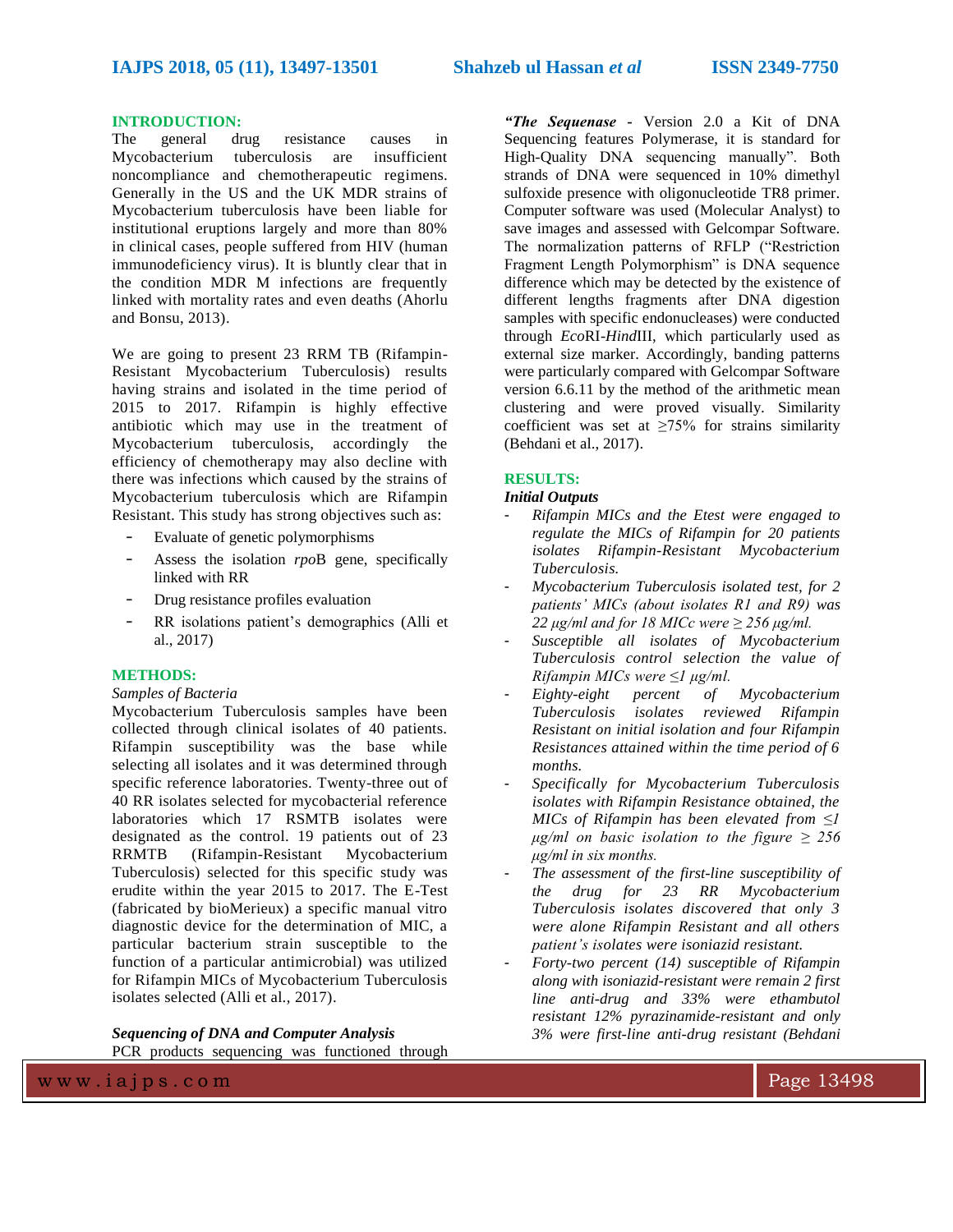*et al., 2017).* 

#### *Demographics*

*Age and Sex Details – 23 patients, through whom the culture of Rifampin Resistant Mycobacterium Tuberculosis was taken 15 were male an 8 were female. Both these male and female patients were between the age limit of 18 to 75 and the age distribution was between 18 to 30 years there were 47% patients, between 31 to 50 years there was 41% and from 51 to 75 there was 12% of patients. On the contrary, 12% of females were less than 40 years and 2 were elder than 50 years. On the male patients, 6 were less than 50 and 9 were elder than 51.* 

*Human Immunodeficiency Virus Status - it was monitored that HIV infection status not given to the laboratory. From all selected patients only one patient has HIV positive and that was disclosed (Behdani et al., 2017).* 

- *rpoB gene Assessment – through the analysis by sequencing DNA, a 68-bp region of rpoB genes from overall Mycobacterium Tuberculosis strains comprised in this study. Accordingly, all the obtained sequence data competed GenBank Database ("The GenBank sequence Database is basically a free access database, interpreted of overall publically and freely accessible nucleotide sequences with their protein translations. It is a team-work received sequence from the globe with higher than 100,000 exclusive organisms"). In, the isolated sequence of 11 Rifampin Sensitive Mycobacterium Tuberculosis there was no mutation detected in 68-bp segments. We have also used a rpoB codon numbering system, 516,522, 526 and finally 531 codons used to detect the mutations. From TCG (Ser) to TTG (Leu) the most recurrent mutation was in 531 (Behdani et al., 2017).*
- *RFLP Assessment – while assessing (RRMTb) Rifampin Resistant Mycobacterium Tuberculosis strains' genetic polymorphism, through PvuII DNA was digested with hybridization through the IS6110 probe. Overall 25 RFLP patterns were obtained for 21 RR isolates of Mycobacterium Tuberculosis testing. Accordingly, the Mycobacterium Tuberculosis*

*in cluster isolates basically cultured from "A" to "B", cluster "A" have R1 and R2 isolates with IS6110 RFLP pattern. Through the extra 1.2kb band of isolate R2, there was a direct comparison of the profiles of RFLP. Isolates of Mycobacterium Tuberculosis which were extracted from patients samples were also detected in 522codon. It was also revealed through the direct RFLP pattern's comparison that a 1.24kb band in R4 isolate. There was a same similar mutation in all three Mycobacterium Tuberculosis isolates inside 526codon of their rpoB genes. Isolates R28 and R30, through cluster C, consisted of two Mycobacterium Tuberculosis isolates and it was identical to IS6110 RFLP pattern among all (Yan, 2017l.* 

#### *Discussion*

Rifampin is basically the most powerful antibiotics for bacterial infections treatment. It is also known as "Rifampicin", and it travels to multiple bacterial infections types such as Legionnaires, tuberculosis, Mycobacterium Avium Complex, and leprosy diseases. Rifampin working is simple as it works through killing bacteria which are the base of infection. It does this through inactivating and targeting a bacterial enzyme which is called RNA polymerase. RNA polymerase used by bacterial to generate some essential proteins and copy that bacterial information to DNA, this process is essential otherwise bacterial may not reproduce and die. According to this research also, consisted for two consecutive years, first two months treatment is basically for the maximum possible bacteria. Though other multiple anti-TB medicines have different mechanisms; such as isoniazid, pyrazinamide, and ethambutol, as mentioned above. Rifampin may use by its anti-bacterial activity against "extracellular tubercle bacilli" resides inside the macrophage. In *Mycobacterium Tuberculosis* strain case, the first line anti-drug isoniazid, ethambutol, Rifampin and pyrazinamide combination must require and it may generate result positively. In actual the isoniazid and Rifampin both are most popular and active first-line anti-drug (Yan, 2017).

Generally multi-drug resistance may achieve in two identical steps, first one is isoniazid resistance development as compared to Rifampin resistance. Accordingly, the demographic assessment revealed that 90% of patients suffered from the Rifampin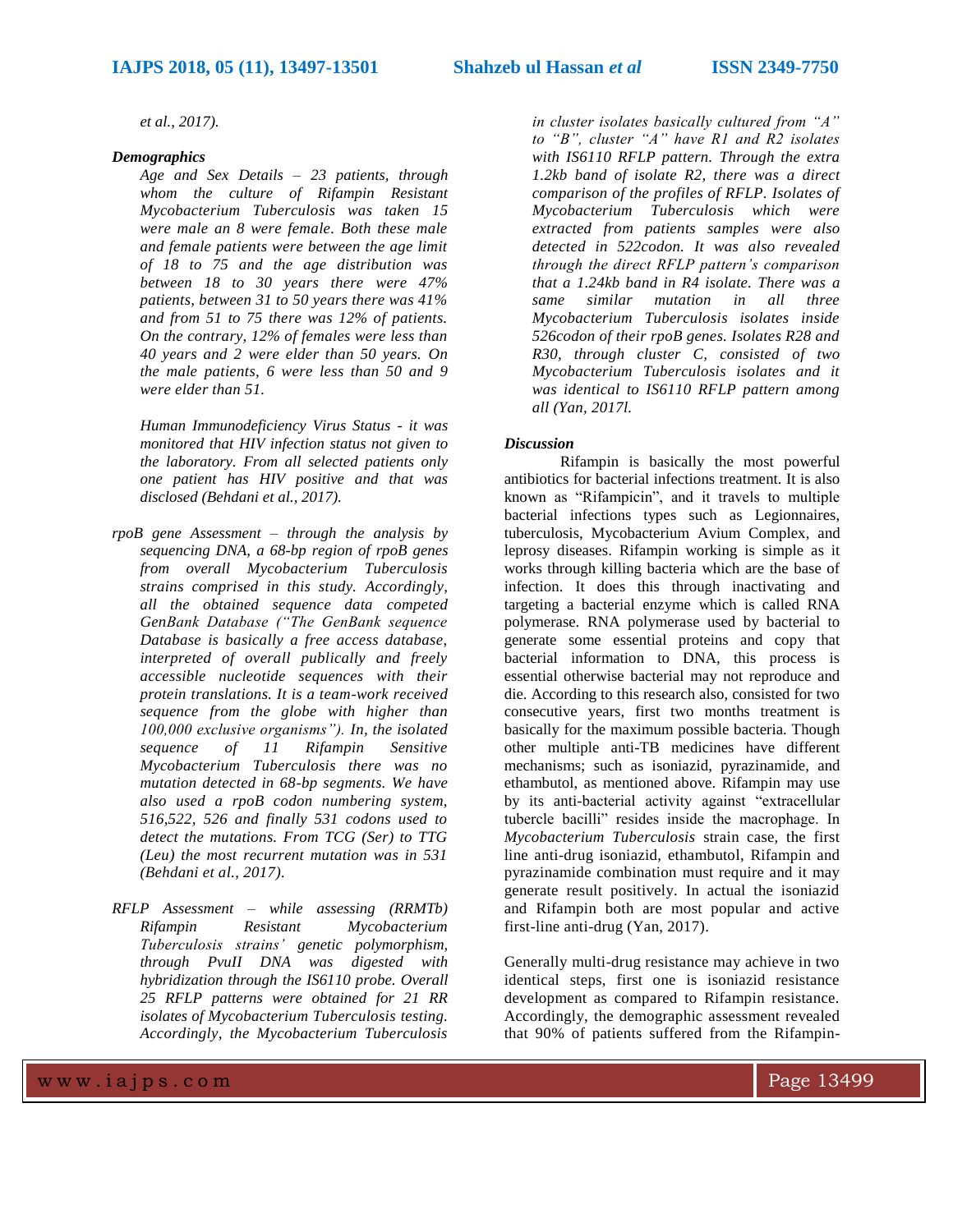Resistance Mycobacterium Tuberculosis strains. Six patients Timorese with contact tracing and drug resistance, accordingly 3 demonstrated as members of the same category, and RFLP assessment also confirmed that the culture of isolation from samples of Cluster B is related genetically. On the other hand, Rifampin Resistance studies, 88% were observed to be Rifampin Resistant on basic isolation (Wang et al., 2017).

The status of HIV patients not stated directly to the laboratory and on the provided databases, there was only one Rifampin Resistance Mycobacterium Tuberculosis case which was interconnected with HIV, from the period of 2015 to 2017, there was no other HIV infected case has been observed in all our group patients. Assessment of conserved region inside the *rpoB* gene regarding the patients suffered from Rifampin Resistance Mycobacterium Tuberculosis isolates represented some patient's missense mutations in the 68bp gene segment in the 512, 522, 526 and 531codons. In the group of Rifamycin, Rifabutin is an antibiotic derivative and has further been observed to have some Rifampin Resistance Mycobacterium Tuberculosis activities. This genre of the drug is second-line anti-drug resistant of Mycobacterium Tuberculosis strains, though both Rifampin and Rifabutin have identical action modes between two antibiotics occurrence (Wang et al., 2017).

According to the studies of Wang et al (2017) mutations in 526 and 531 codons of the *rpoB gene may contribute in the cross-resistance in Rifamycin*  Mycobacterium Tuberculosis. Hence, there was no specific mutation in *rpoB gene* detective by Rifampin Resistance Mycobacterium Tuberculosis isolates. Additionally, MICs of Rifampin for two Mycobacterium Tuberculosis (R9 and R10 isolates) and mutations isolates in 526 and 531codons of the *rpoB* gene still susceptible to in vitro Rifabutin.

Restriction Fragment Length Polymorphism is basically an approach initially invented in 1984 by Alec Jeffreys in hereditary diseases during the period of research. It further used DNA fragments analysis specifically for its unique patterns in accordance to genetically organisms differentiate, its patterns are exclaimed VNTRs (Variable Number of Tandem Repeats). The analysis of RFLP is a strong approach which triggered epidemiological researches to function on a molecular level. The insertion sequence of IS*6110* is a transposable factor which found only in Mycobacterium Tuberculosis species which largely utilized a DNA fingerprinting of a genetic marker of clinical Mycobacterium Tuberculosis isolates to monitor the transmission of bacterial strain and to corroborate the laboratory contaminations. Generally, Mycobacterium Tuberculosis isolates which are genetically associated with identical RFLP patterns while strains of no relevance importantly have dissimilar patterns. According to this technique, there were three clusters and each cluster have all the cultured isolates from patients who are carrying the virus. The obtained pattern of IS*6110* RFLP for the Rifampin Resistant Mycobacterium Tuberculosis strains enabled an established database and the Mycobacterium Tuberculosis clinical isolation with similar patients profiles which resistant to Rifampin (Wang et al., 2017).

## **CONCLUSION:**

Rifampin Resistance quick detection is very effective the successful and timely treatment of bacterial infections. Standard drug combination therapy usage contrary to MDR Mycobacterium Tuberculosis infections may provide output in progressive or prolonged disease and also generate a high risk of Mycobacterium Tuberculosis drug resistance strains transmission into the general community.

#### **REFERENCES:**

- 1. Ahorlu, C. and Bonsu, F. (2013). Factors affecting TB case detection and treatment in the Sissala East District, Ghana. *Journal of Tuberculosis Research*, 01(03), pp.29-36.
- 2. Alli, J., Kehinde, A., Kosoko, A. and Ademowo, O. (2017). Oxidative Stress and Reduced Vitamins C and E Levels Are Associated with Multi-Drug Resistant Tuberculosis. *Journal of Tuberculosis Research*, 02(01), pp.52-58.
- 3. Behdani, M., Rafatpanah, H., Mohammadzadeh, A., Ghazvini, K., Amiri, M. and Mardaneh, J. (2016). Evaluation of Sensitivity of Molecular Methods for Detection of Rifampin-Resistant Strains Amongst Drug-resistant Mycobacterium tuberculosis Isolates. *Archives of Pediatric Infectious Diseases*, 3(4).
- 4. Devi, G., Kumar, P. and Ranganath, R. (2014). TB the Facts. *Journal of Tuberculosis Research*, 02(01), pp.1-3.
- 5. Lema, C., Dionne, K., Ayuk, L., Awasom, C., Sander, M., McArthur, C., Achu, P. and Parrish, N. (2013). Evaluation of the LED microscope